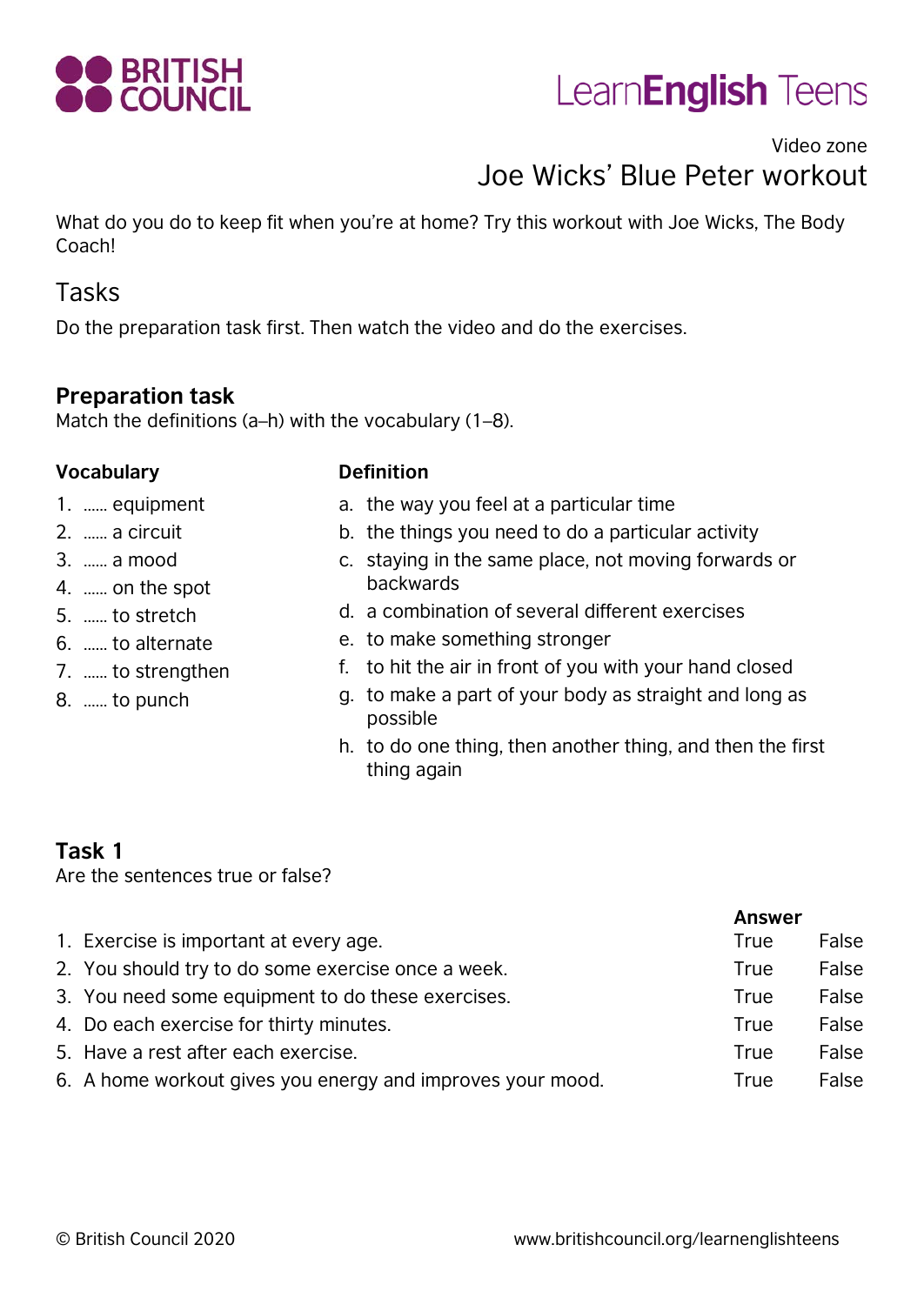



#### **Task 2**

Match the instructions (a–e) with the names of the exercises (1–5).

| <b>Exercise</b>            | <b>Instruction</b>                                                               |  |  |  |
|----------------------------|----------------------------------------------------------------------------------|--|--|--|
| 1.  Jumping jacks          | a. Lift your knees up, pump your arms and keep your back straight.               |  |  |  |
| 2.  Punches                | b. Jump, move your feet apart and put your hands above your head.                |  |  |  |
| 3.  Lunge                  | c. Sit down and stand up, imagining a chair behind you.                          |  |  |  |
| 4.  Running on<br>the spot | d. Close your hands and stretch one arm in front of you in a hitting<br>action.  |  |  |  |
| 5.  Squats                 | e. Stand with your feet together, then step one leg back, bending<br>your knees. |  |  |  |

#### **Task 3**

Complete the sentences with words from the box.

| head  | legs | arms  | back |
|-------|------|-------|------|
| knees | feet | hands | body |

- 1. When you run on the spot, lift your ……………………………… up and keep your ……………………………… straight.
- 2. When you do jumping jacks, put your ……………………………… above your ……………………………… .
- 3. When you do squats, you are strengthening your ……………………………… . They are good for your lower ……………………………… .
- 4. When you do punches, put your ……………………………… up and punch as quickly as you can.
- 5. When you do a lunge, start with your ……………………………… together.

#### **Discussion**

Do you do any exercise to keep fit at home?